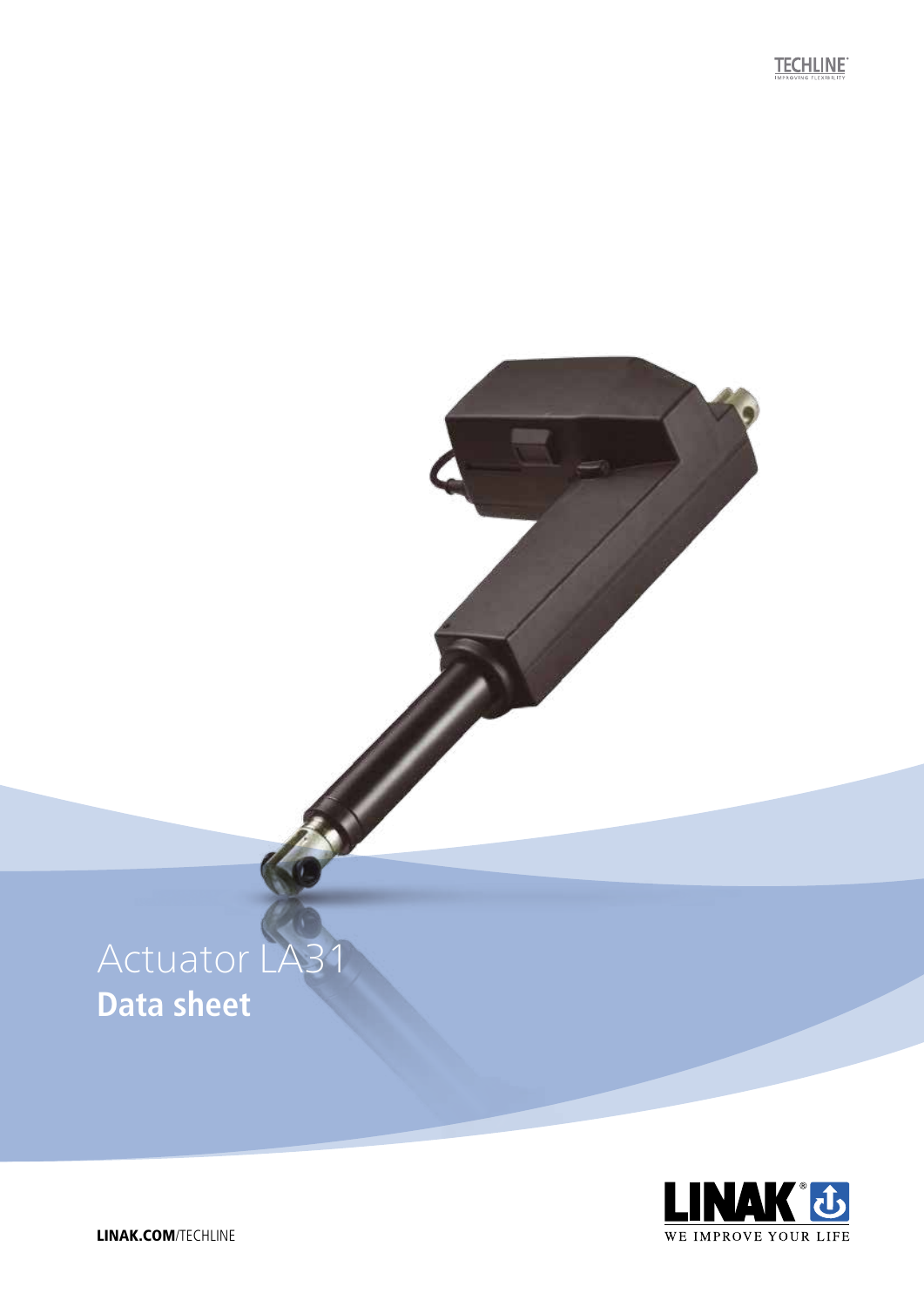## LA31

The LA31 actuator is a very quiet and powerful actuator designed for a variety of applications. The standard LA31 actuator is available for both the TECHLINE®, HOMELINE®, CARELINE® and DESKLINE® product range.

Due to its high capacity, design and protection class up to IPX6 the TECHLINE® actuator is ideal for industrial applications. The various combinations of motor, spindle pitch, back fixture and piston rod eye gives a vast number of solutions, this ensures that many different needs can be covered by the LA31 TECHLINE® actuator.

## **Features:**

- 12/24 V DC permanent magnet motor
- Thrust up to 6000 N in push and up to 4000 N in pull
- Electric chromated steel piston rod eye with slot
- High-strength plastic housing protects motor and gears
- Elegant and compact design with small installation dimensions
- Standard protection class: IPX1
- Colour: black
- 2.25 m straight cable
- Built-in limit switches (not adjustable)
- Scratch and wear-resistant powder painting on outer tube Ø30 mm
- Zinc alloy back fixture
- Strong wear and corrosion resistant stainless steel inner tube
- Noise level 48 dB (A); measuring method DS/EN ISO 3746, actuator not loaded

### **Options:**

- Flexible back fixture
- Reed switch (8 pulses per spindle revolution) for positioning of memory control
- Hall
- Fast motor
- Mechanical splines (the actuator can only push)
- Protection class IPX4, IPX6
- Colour: grey
- Safety nut in push

#### **Usage:**

- Duty cycle: Max. 10% or 2 minutes continuous use followed by 18 minutes not in use
- Ambient temperature +5°C to +40°C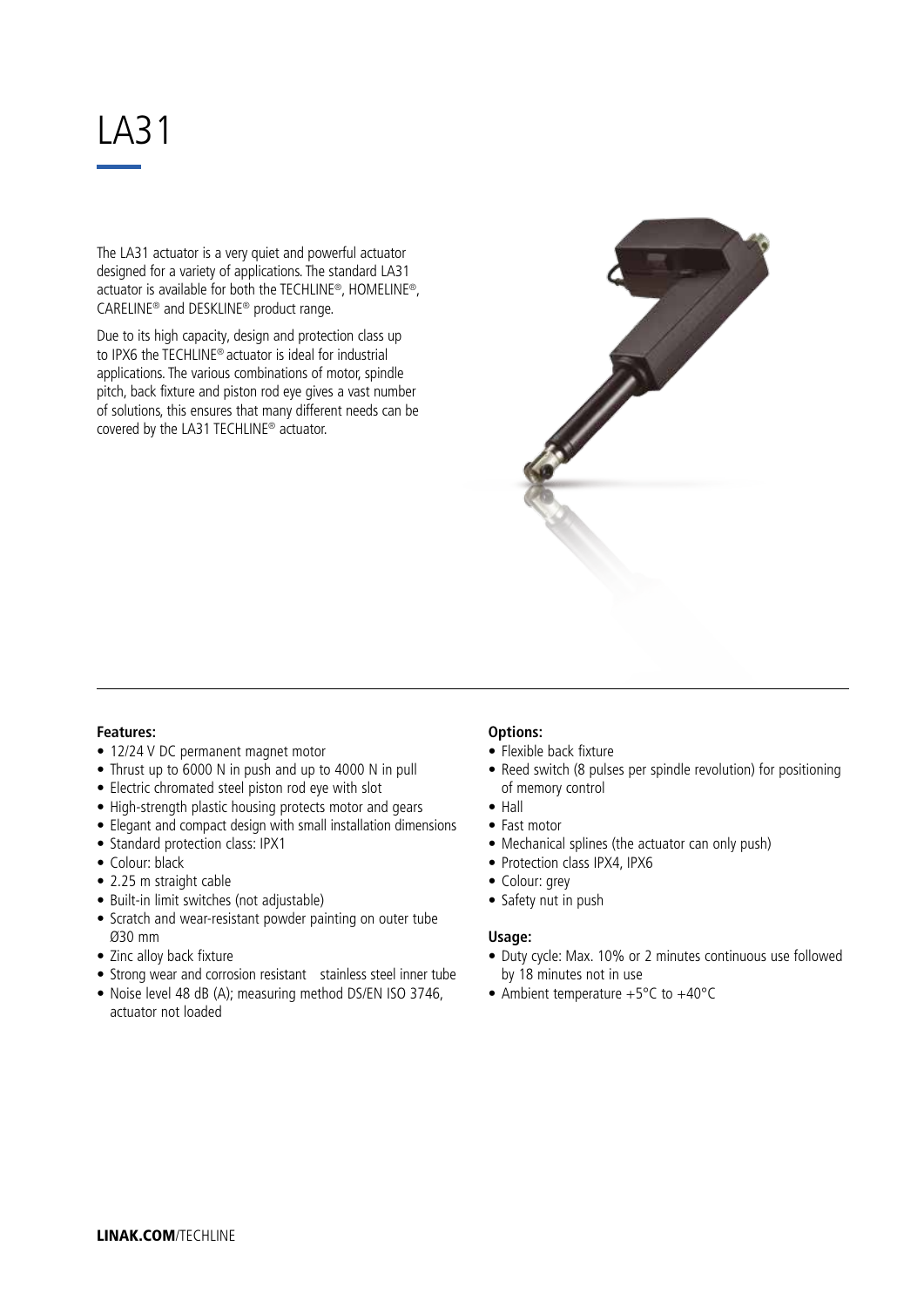

#### **Standard installation dimensions with different combinations of Piston Rod Eyes and back fixtures to LA31.**

|                     |   | LA31 Standard            |                          | LA31 Splines             |                          |  |
|---------------------|---|--------------------------|--------------------------|--------------------------|--------------------------|--|
|                     |   | Stroke length $> 115$ mm | Stroke length $< 115$ mm | Stroke length $> 100$ mm | Stroke length $< 100$ mm |  |
|                     | 웘 | $0, 1, 2$ and $3$        | $0, 1, 2$ and $3$        | $0, 1, 2$ and $3$        | $0, 1, 2,$ and 3         |  |
| <b>Back Fixture</b> |   |                          |                          |                          |                          |  |
| 1/2, 5/6 and 7/8    |   | $S + 173$ mm             | 288 mm                   | $S + 189$ mm             | 289 mm                   |  |
| A/B                 |   | $S + 176$ mm             | 291 mm                   | $S + 192$ mm             | 292 mm                   |  |

Installation dimensions explanation of table.

LA31 TECHLINE Standard

With the standard LA31 TECHLINE and a stroke length greater than 115 mm, the installation dimension is = Stroke length + 173 mm (+ 176 mm with an A / B type back fixture). With a stroke length of 115 mm or less the inst. diminsion will be 288 mm

(291 mm with A / B type back fixture).

LA31 TECHLINE Splines

With LA31 TECHLINE Splines and a stroke length greater than 100 mm, the installation dimension is = Stroke length + 189 mm (+ 192 mm with A / B type back fixture). With a stroke length of 100 mm or less the inst. dimension will be 289 mm (292 mm with A / B type back fixture).

 $S =$  Stroke length

Minimum installation dimension is 288 mm.

Minimum installation dimension with splines is 289mm. With mechanical End stop the installation dimension is increased by 20 mm.

#### **Piston Rod Eyes:**

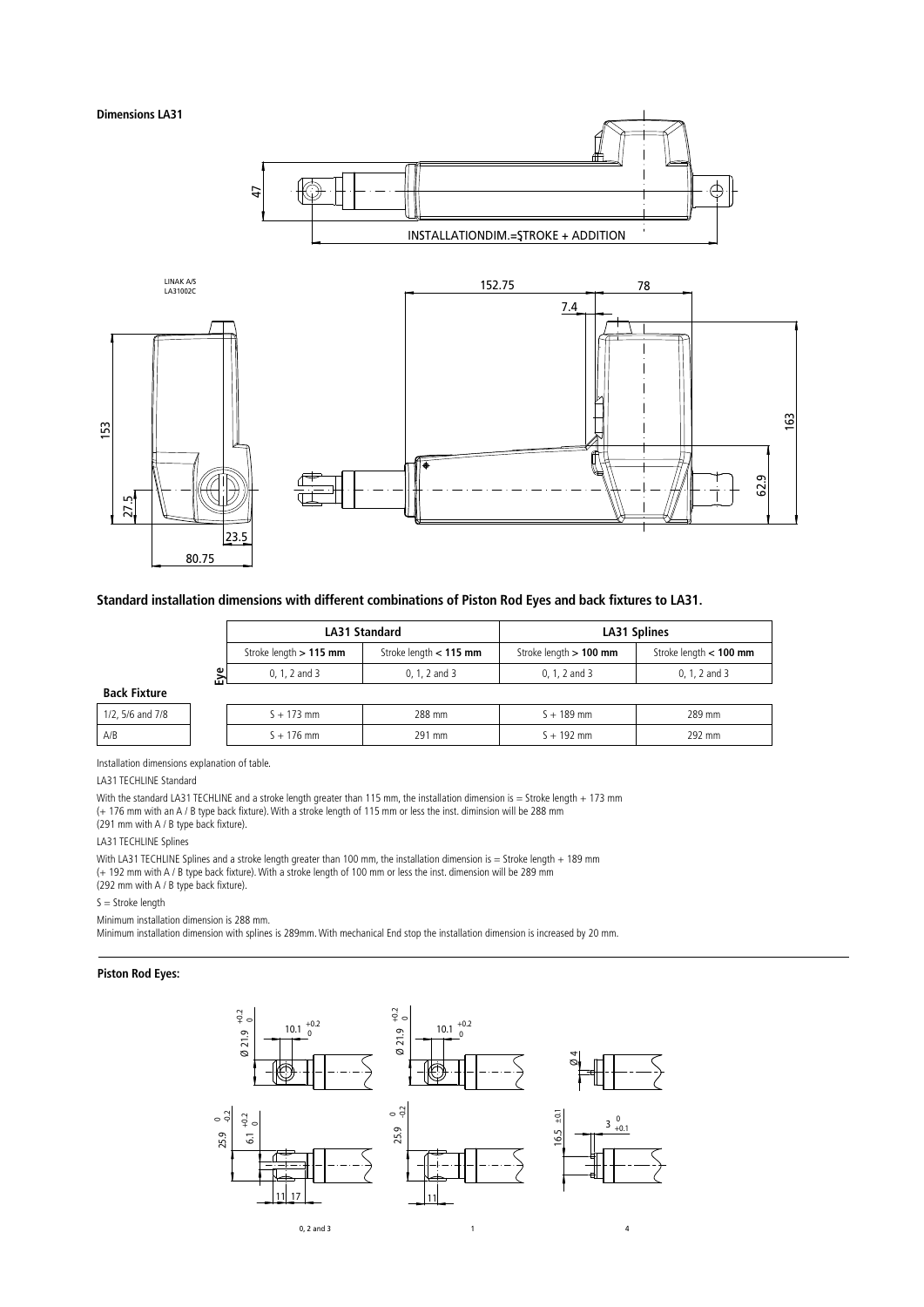

An LA31 brake in a push application brakes actively when the actuator moves in an inward direction. The same applies to an actuator mounted with a brake in a pull direction. It brakes in an outward direction. Under this condition the standard motor uses up to 4 Amp. and the fast motor uses up to 6 Amp.

**Back fixtures:**



 $\Theta$ 

 $0.25.9 + 0.2$ 



er<br>Alp









 $\mathbf{1}$ 



 $\overline{c}$ 













LA31007B



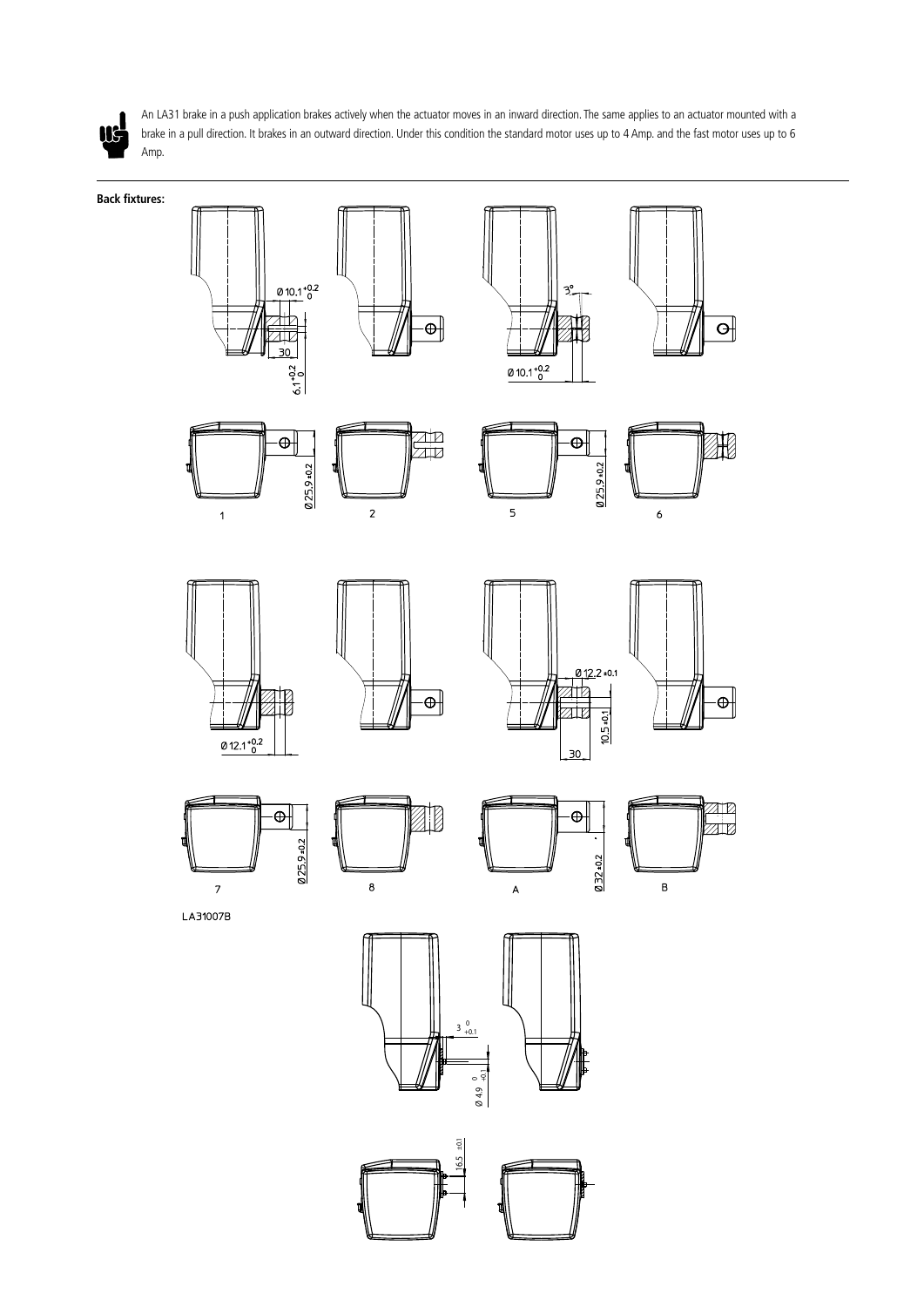#### **Technical specifications:**

| Spindle type              | Spindle<br>pitch | <b>Max load</b><br>(N) |      | <b>Typical</b><br>Amp. | <b>Typical speed</b><br>(mm/s) |                  | Self-lock max<br>(N) |      |
|---------------------------|------------------|------------------------|------|------------------------|--------------------------------|------------------|----------------------|------|
|                           | (mm)             | Push                   | Pull | <b>Full load</b>       | <b>Unloaded</b>                | <b>Full load</b> | Push                 | Pull |
| <b>Standard 24V motor</b> |                  |                        |      |                        |                                |                  |                      |      |
| 31.1                      | 3                | 6000                   | 4000 | 4.0                    | 6.2                            | 3.2              | 6000                 | 4000 |
| 31.2                      | 5                | 4000                   | 4000 | 3.1                    | 11.2                           | 5.4              | 2000                 | 2000 |
| 31.2 With brake           | 5                | 4000                   | 4000 | 3.3                    | 11.2                           | 5.6              | 4000                 | 4000 |
| 31.3 With brake           | 9                | 1500                   | 1500 | 2.5                    | 19.4                           | 10.5             | 1500                 | 1500 |
| 31.4 With brake           | 4                | 6000                   | 4000 | 4.1                    | 8.2                            | 5.4              | 6000                 | 4000 |
| 31.6 With brake           | 12               | 1000                   | 1000 | 2.4                    | 26.6                           | 14.5             | 1000                 | 1000 |
| 31.7 With brake           | 6                | 2500                   | 2500 | 2.5                    | 13.2                           | 6.8              | 2500                 | 2500 |
| Fast 24V motor            |                  |                        |      |                        |                                |                  |                      |      |
| 31.1                      | 3                | 6000                   | 4000 | 4.2                    | 8.2                            | 4.9              | 6000                 | 4000 |
| 31.2                      | 5                | 4000                   | 4000 | 3.7                    | 14                             | 6.9              | 2000                 | 2000 |
| 31.2 With brake           | 5                | 4000                   | 4000 | 4.0                    | 14                             | 6.4              | 4000                 | 4000 |
| 31.3 With brake           | 9                | 1500                   | 1500 | 2.9                    | 26.6                           | 13               | 1500                 | 1500 |
| 31.4 With brake           | $\overline{4}$   | 6000                   | 4000 | 5.0                    | 10.7                           | 5.3              | 6000                 | 4000 |
| 31.6 With brake           | 12               | 1000                   | 1000 | 2.8                    | 32.6                           | 17.6             | 1000                 | 1000 |
| 31.7 With brake           | 6                | 2500                   | 2500 | 3.1                    | 16.7                           | 8.3              | 2500                 | 2500 |
| <b>Standard 12V motor</b> |                  |                        |      |                        |                                |                  |                      |      |
| 31.1                      | 3                | 6000                   | 4000 | 7.2                    | 4.5                            | 3.2              | 6000                 | 4000 |
| 31.2                      | 5                | 4000                   | 4000 | 3.9                    | 7.4                            | 6.4              | 2000                 | 2000 |
| 31.2 With brake           | 5                | 4000                   | 4000 | 6.5                    | 7.5                            | 5.7              | 4000                 | 4000 |
| 31.3 With brake           | 9                | 1500                   | 1500 | 4.7                    | 13                             | 10.9             | 1500                 | 1500 |
| 31.6 With brake           | 12               | 1000                   | 1000 | 4.1                    | 18                             | 15.9             | 1000                 | 1000 |
| 31.4 With brake           | 4                | 6000                   | 4000 | 9.0                    | 6                              | 3.7              | 6000                 | 4000 |
| 31.7 With brake           | 6                | 2500                   | 2500 | 5.2                    | 9.1                            | 7.7              | 2500                 | 2500 |

#### **Comments to table:**

LINAK control boxes are designed so that they will short-circuit the motor terminals (poles) of the actuator(s), when the actuator(s) are not running. This solution gives the actuator(s) a higher self-locking ability.

If the actuator(s) are not connected to a LINAK control box, the terminals of the motor must be short-circuited to achieve the self-locking ability of the actuator.

\*\* When the load in push is above 4000 N (max. 6000 N), the max. stroke length is 250 mm.

#### **Connections LA31:**

Block diagram



Improved self locking ability **Conditioning** of reed signal



The H-bridge ensures that the motor is shorted when relays are inactive. This is necessary to improve the self-locking of actuator.

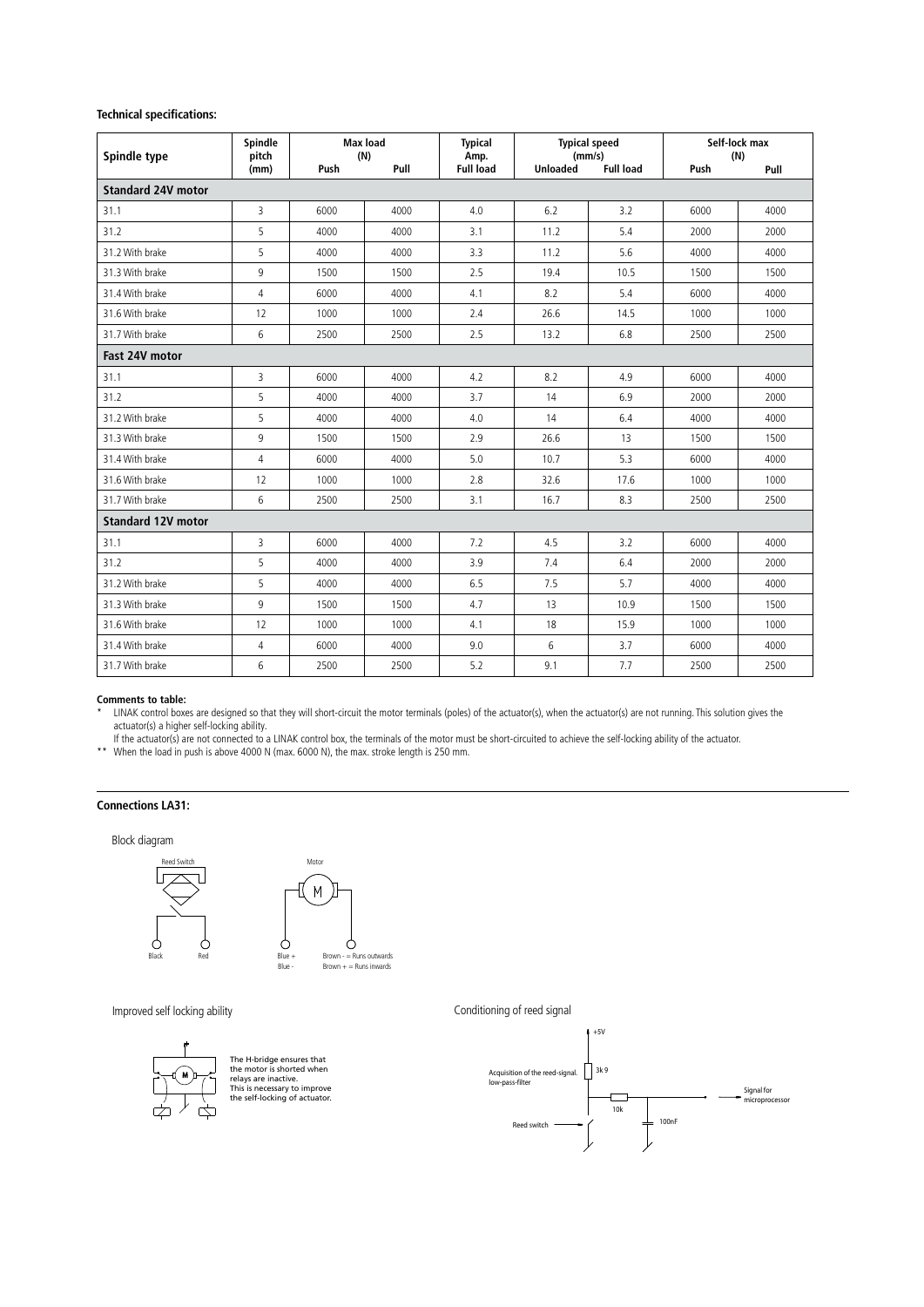## **Hall feedback**

Feedback specification: dual Hall, digital positioning.

| Item                 | Specification                                                                                                                                                                                                                                                                                                                                                                                                      | Comment                                                                                                                                                                               |
|----------------------|--------------------------------------------------------------------------------------------------------------------------------------------------------------------------------------------------------------------------------------------------------------------------------------------------------------------------------------------------------------------------------------------------------------------|---------------------------------------------------------------------------------------------------------------------------------------------------------------------------------------|
| Pin<br>configuration | Pin 1<br><b>GND</b><br><b>VCC</b><br>Pin <sub>2</sub><br>Pin <sub>3</sub><br>$M+$<br><b>HALL</b><br>Pin 4<br>A<br>Pin <sub>5</sub><br><b>HALL B</b><br>Pin <sub>6</sub><br>$M -$                                                                                                                                                                                                                                   | Connector front view:<br>6<br>2<br>3                                                                                                                                                  |
| <b>VCC</b>           | $4-15V$                                                                                                                                                                                                                                                                                                                                                                                                            | Feedback circuit has to be powered 50ms<br>before driving, and until actuator has<br>stopped.                                                                                         |
| Current              | Maximum 15mA @10kΩ and 1nF<br>load.<br>See diagram.                                                                                                                                                                                                                                                                                                                                                                | <b>HALL INTERFACE</b><br>VCC<br>VCC<br><b>VCC</b><br>$\frac{1}{2}$<br><b>JEE</b><br>EXTERNAL LOAD<br>8<br><b>PWR</b><br>100R 1%<br>100R 1%<br>⊠–K<br>100 nF 50V<br>1 nF<br><b>GND</b> |
| Hall A/B             | tstate is minimum 5ms in all<br>states (11,10,00,01)<br>Duty cycle Hall A 30-70%<br>Duty cycle Hall B 30-70%<br>Low level <gnd+0.5v @10kω<br="">and 1nF load<br/>High level &gt;VCC-0.5V @10k<math>\Omega</math> and<br/>1nF load<br/>Driving out, the Hall B signal will<br/>go high when Hall A signal is<br/>low.<br/>Driving in, the Hall A signal will<br/>go high when Hall B signal is<br/>low.w</gnd+0.5v> | $11 + 10$<br>$00 - 01$<br>Α<br>B<br>سند<br>A<br>B                                                                                                                                     |
| Resolution           | The feedback system gives 12<br>state shifts per spindle turn.<br>3mm pitch $\Rightarrow$ 0.25mm per shift<br>4mm pitch $\Rightarrow$ 0.3333mm per<br>shift                                                                                                                                                                                                                                                        | On 100mm stroke you will have the follow-<br>ing number of pulses:<br>3mm pitch $\Rightarrow$ 400 shifts<br>$4mm$ pitch $\Rightarrow$ 300 shifts                                      |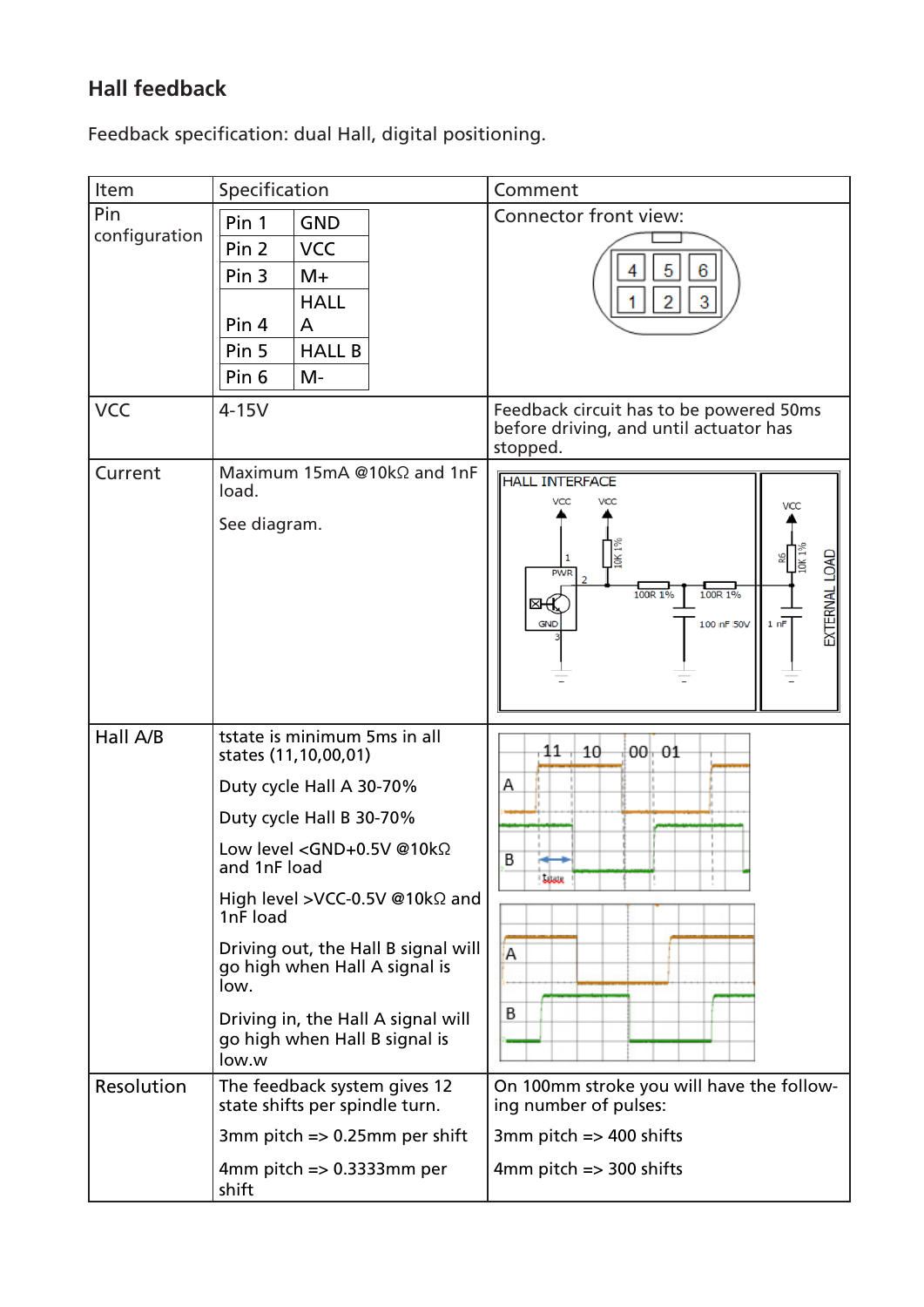### **LA31 TECHLINE Ordering example**

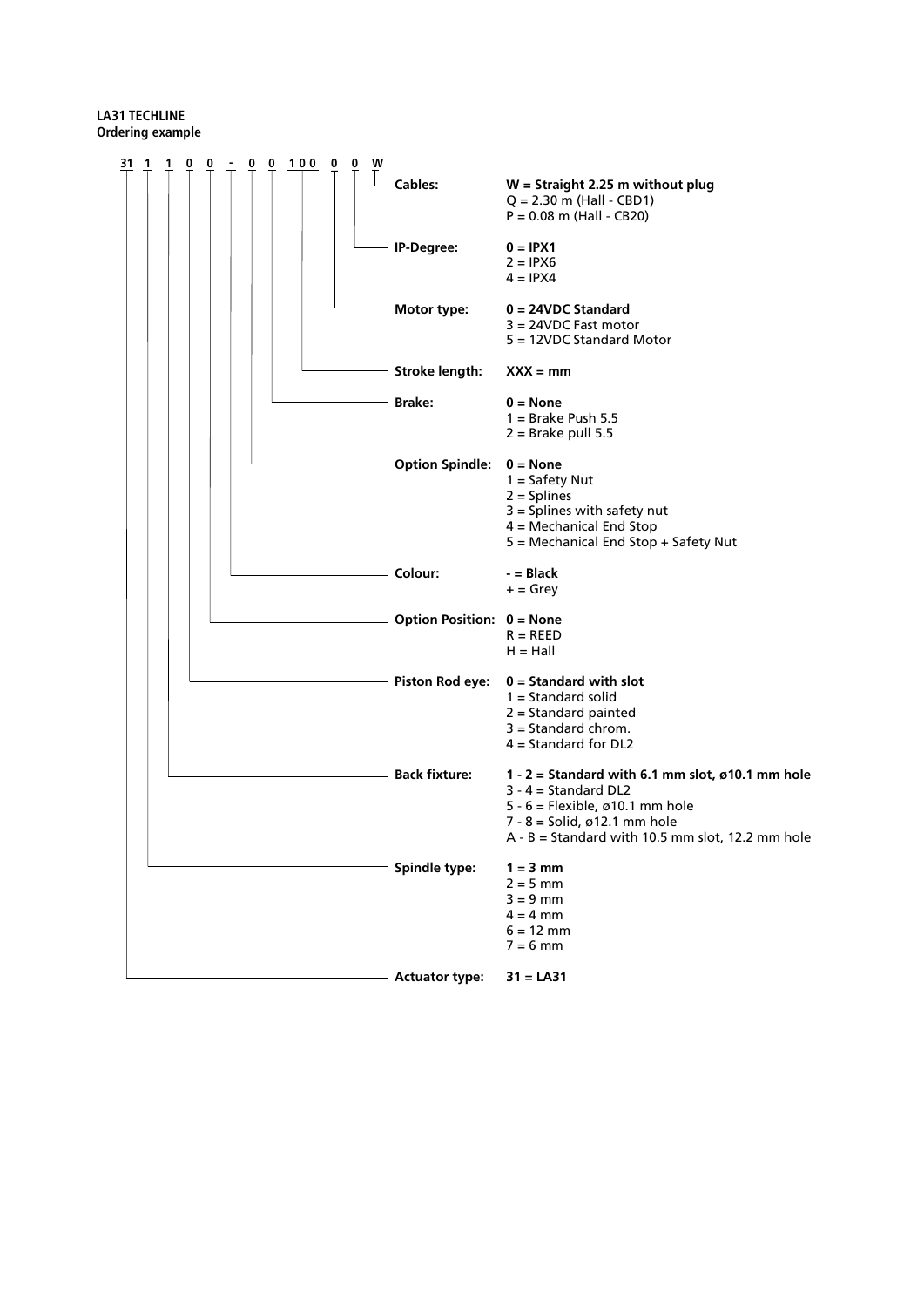**LA31 24V Standard motor current v's load**



**LA31 24V Standard motor speed v's load**

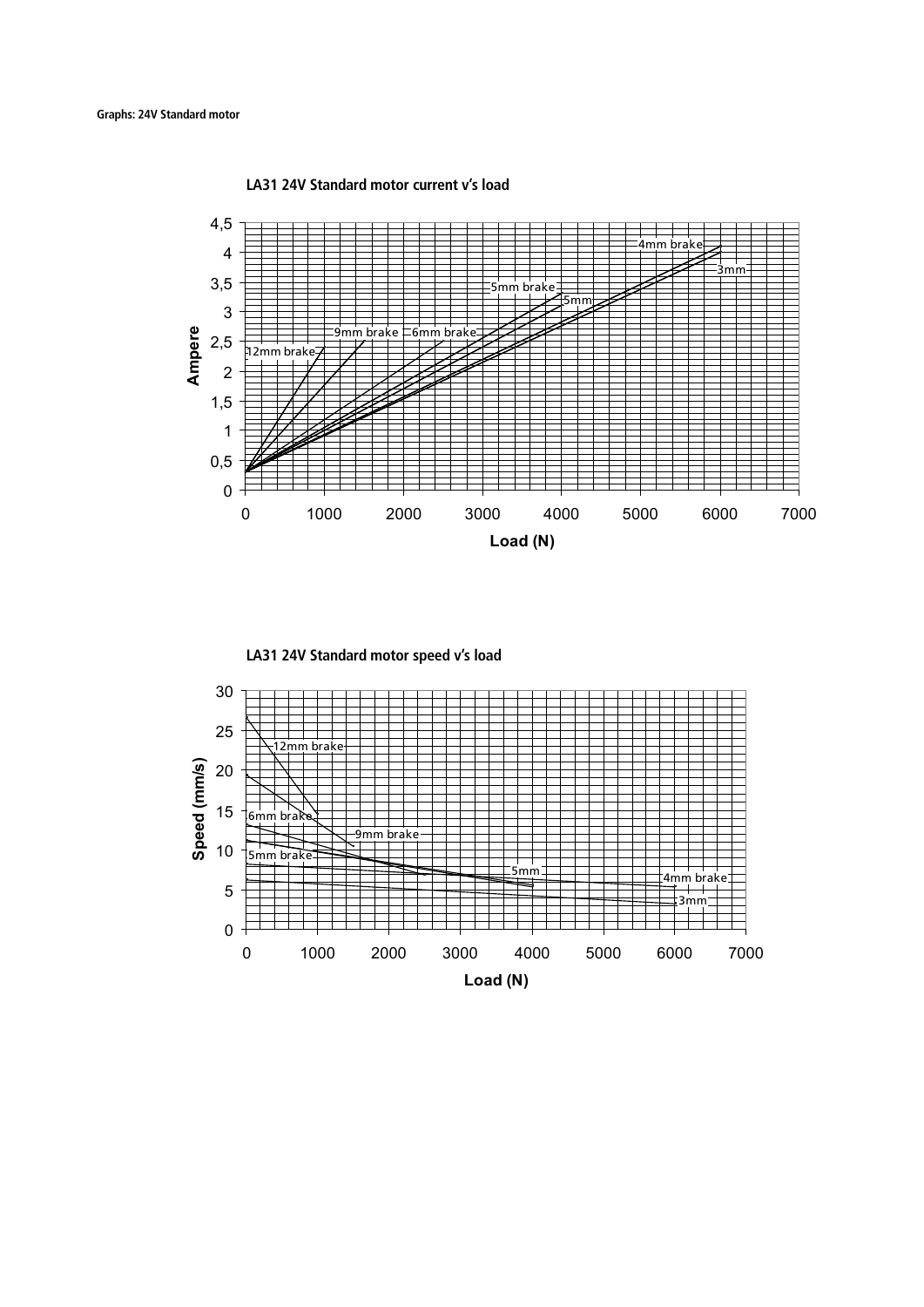**LA31 12V motor current v's load**





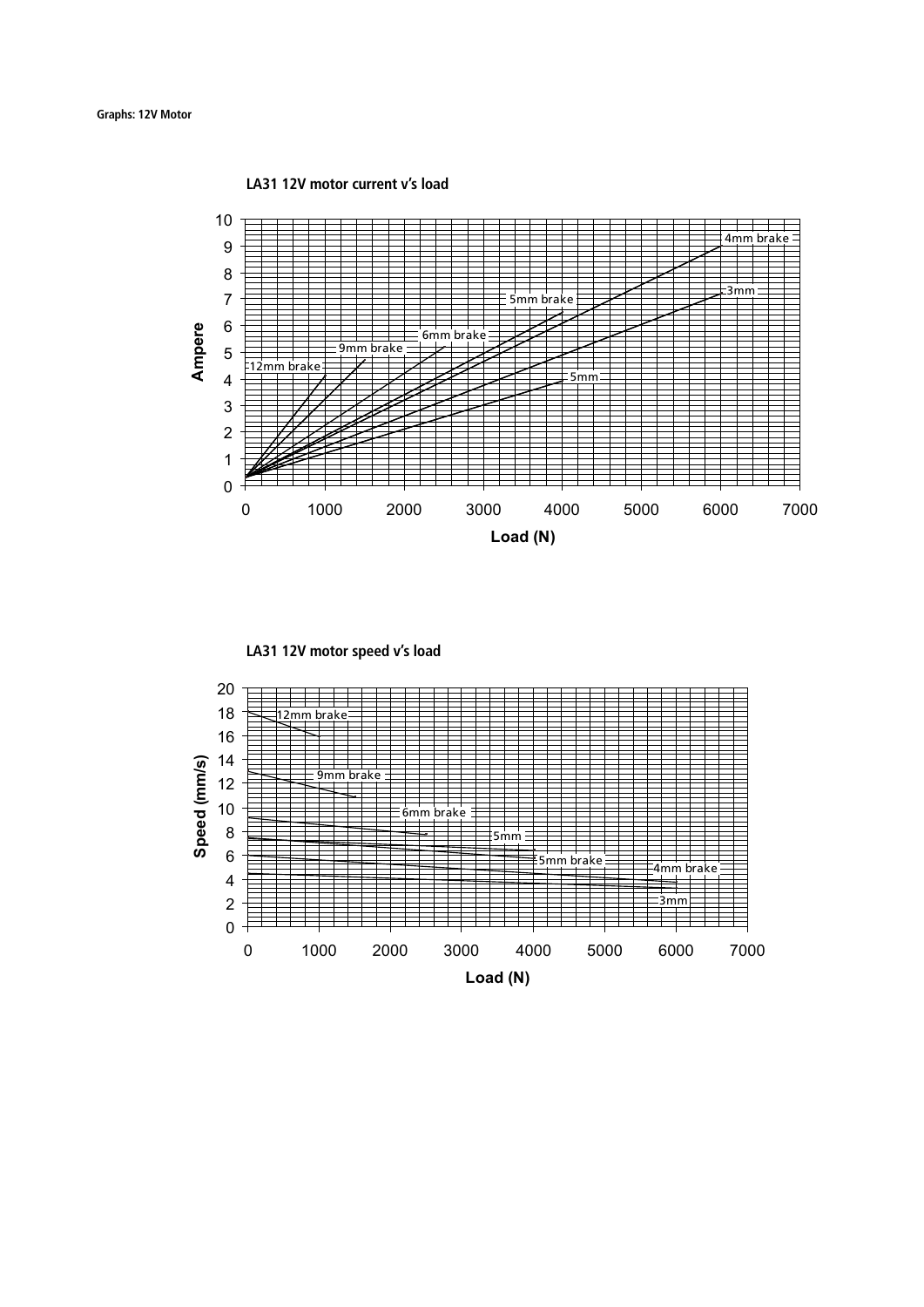**LA31 24V Fast motor current v's load**



**LA31 24V Fast motor speed v's load**